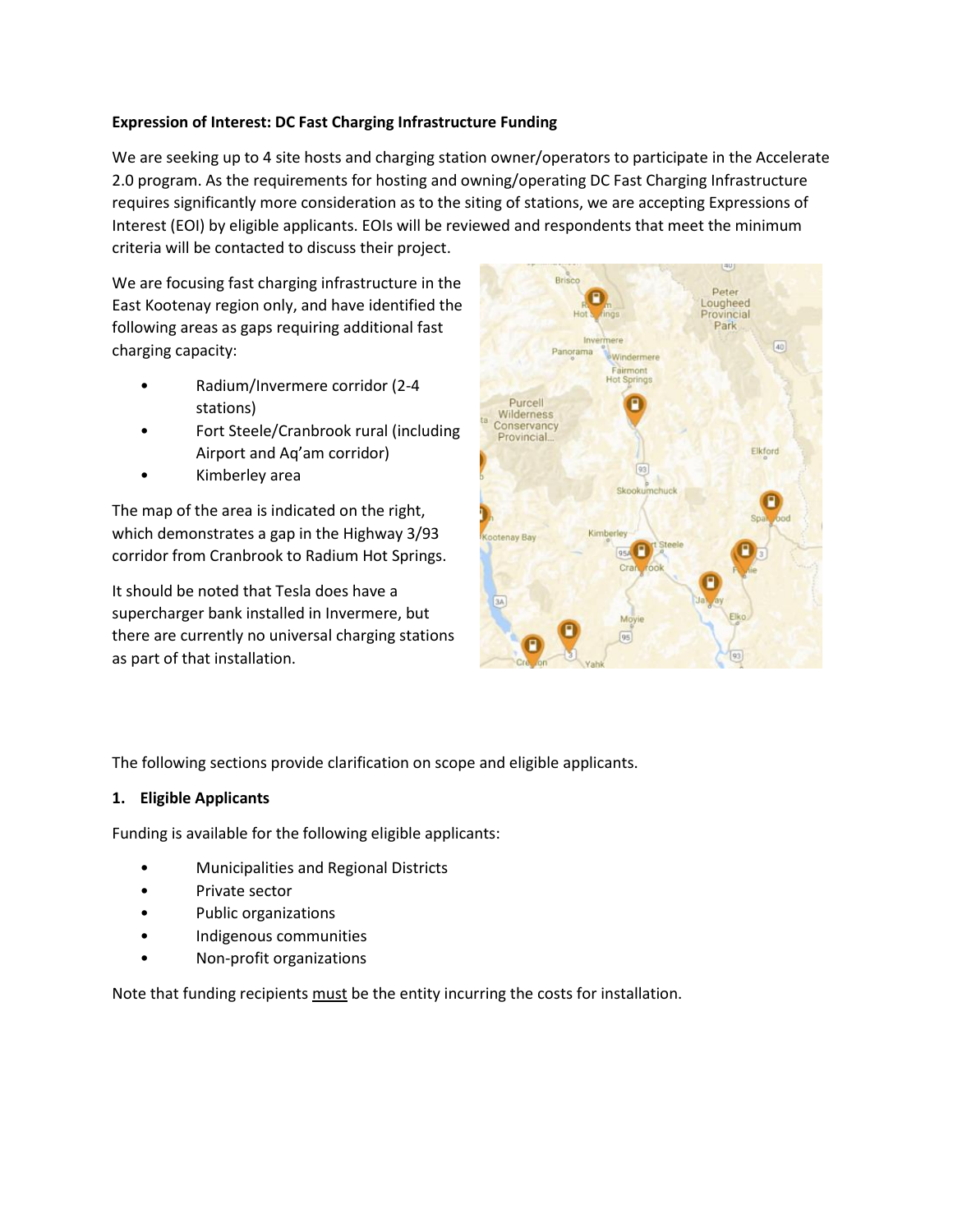## **2. Site and Technology eligibility**

- Application is for two DCFC, minimum 50kW networked stations. Single installations will be considered on case-by-case, for example if paired with a Level 2 bank in an appropriate context.
- Applicant owns the land or can demonstrate a long-term license of occupation (10 years) with landowner
- Access to 3-Phase power, or demonstrated funding to cover additional extension costs
- Preliminary confirmation of available electrical capacity, or demonstrated funding to install capacity through a dedicated transformer for the site
- Acknowledge responsibility for provision of electricity by site host
- Proposed equipment is networked, minimum 50 kW and warranted for operations at -40 to +40 degrees Celsius
- Dedicated parking spot (EV only) with 24/7 access
- Short walking distance to amenities (< 500 m)
- Appropriate lighting and perceived driver safety considerations (lighting, visibility)
- Minor site preparation, if required (i.e. prep of location, removal of any barriers, etc.)
- Confirmation that the preferred site does not have subsurface utilities, including water, gas or irrigation
- Acknowledge responsibility ongoing maintenance of the site, including snow removal

Successful applicants will be eligible for up to \$100,000 funding for maximum of two DCFCs. Note that additional funding may be available through Provincial EV infrastructure programs.

# **To submit an Expression of Interest complete the 2-page form on the following pages and email to accelerate@communityenergy.bc.ca**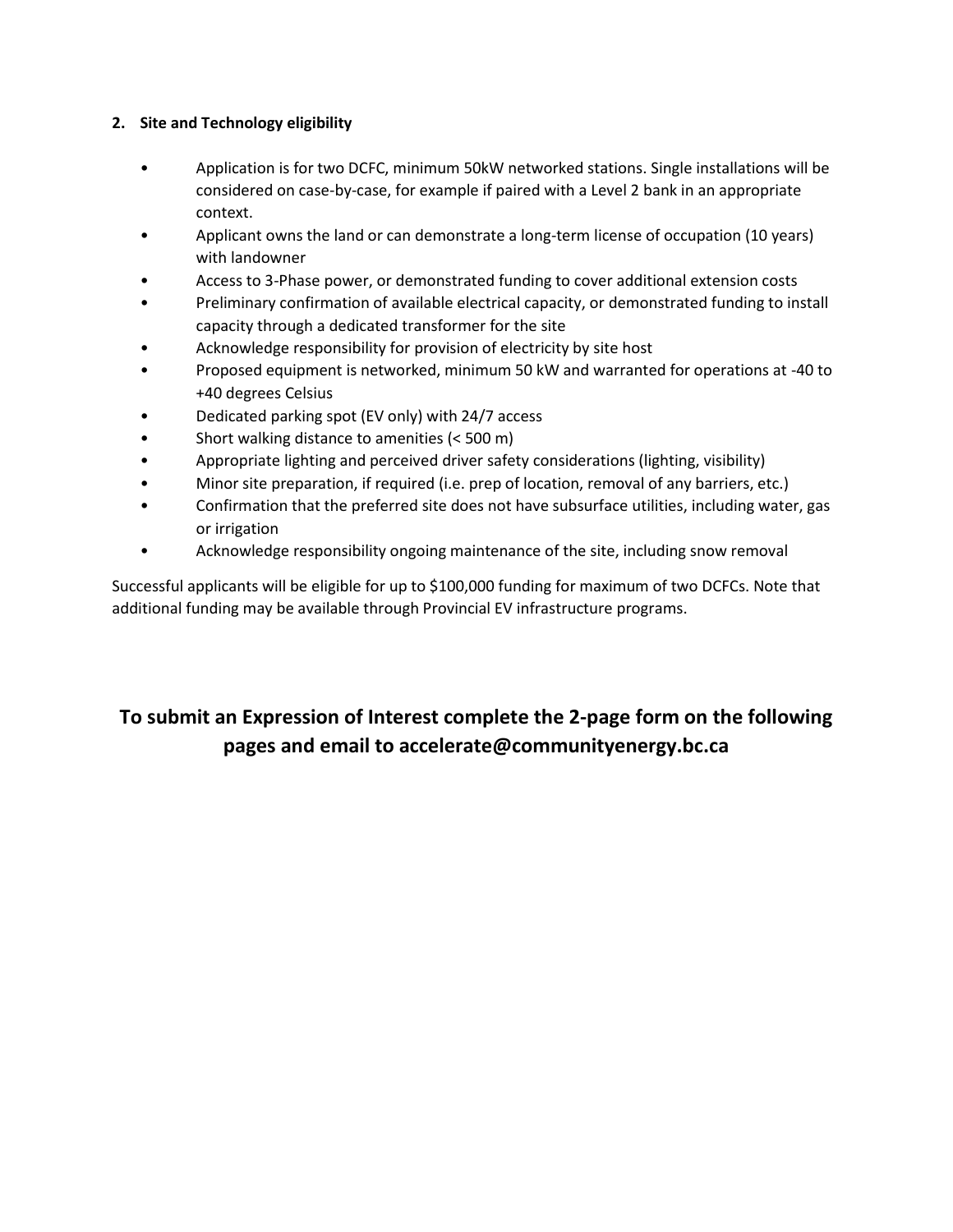# **Expression of Interest Form**

Please submit your Expression of Interest by emailing the completed form to [accelerate@communityenergy.bc.ca](mailto:accelerate@communityenergy.bc.ca) (there are 2 pages to complete).

Eligible applicant name (organization) :

Key Contact (name):

Phone number: E-mail:

Please describe the ownership and maintenance model, including the proposed location (address only), landowner, station owner/operator:

Please briefly describe the proposed location for the two DCFC, including:

- Description of physical location and associated assets/amenities
- How/if the site will be leveraged with additional charging infrastructure (not required)